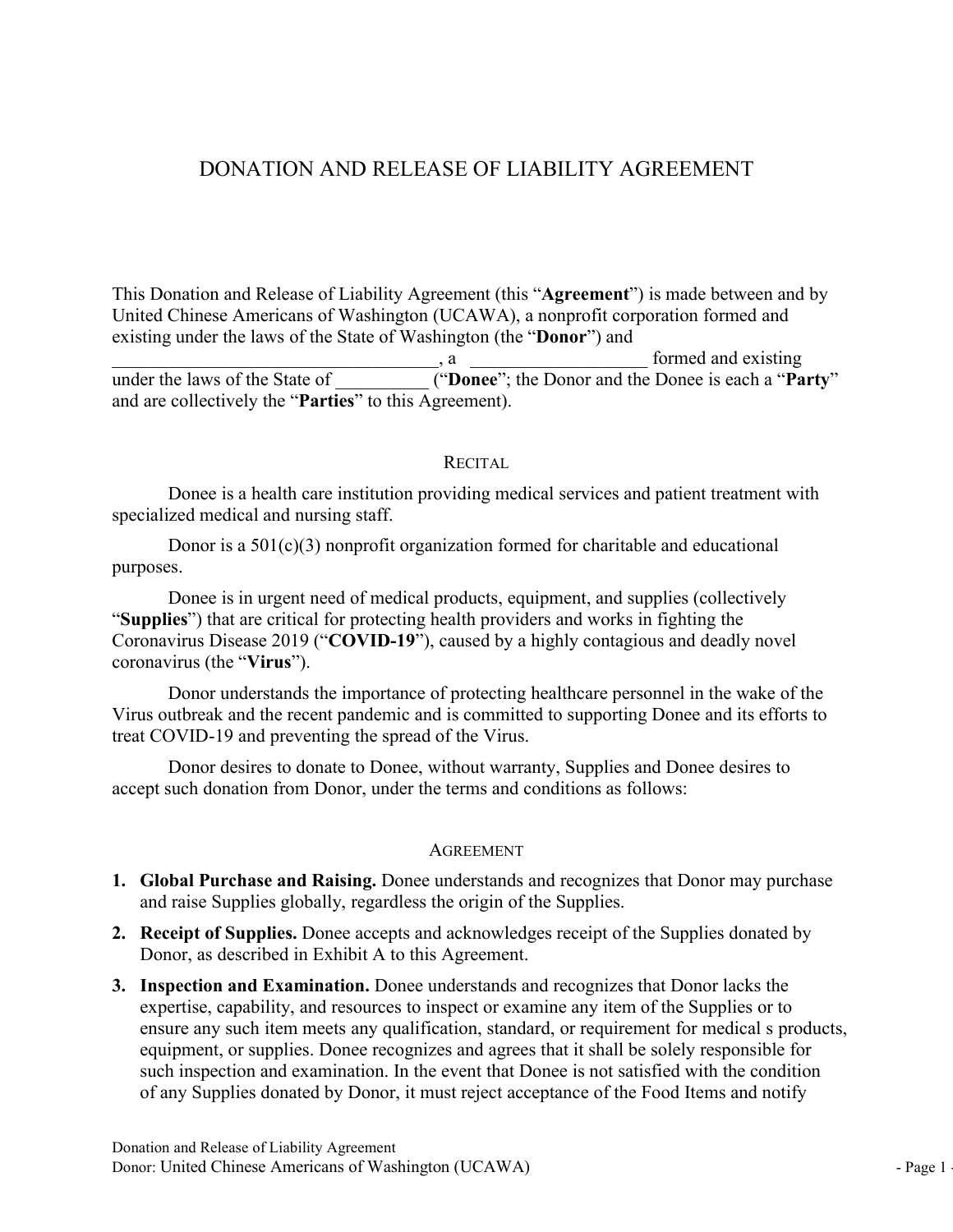- Donor in writing.<br>
No Warranties. The Supplies are donated "AS IS" with all faults. Donor, inc<br>
directors, officers, employees, and agents, make no warranty whatsoever, exte<br>
warranties of any kind, either express or impli Donor in writing.<br> **4. No Warranties.** The Supplies are donated "AS IS" with all faults. Donor, including its<br>
directors, officers, employees, and agents, make no warranty whatsoever, extend no<br>
warranties of any kind, eit Donor in writing.<br>No Warranties. The Supplies are donated "AS IS" with all faults. Donor, including its<br>directors, officers, employees, and agents, make no warranty whatsoever, extend no<br>warranties of any kind, either expr Donor in writing.<br>No Warranties. The Supplies are donated "AS IS" with all faults. Donor, including its<br>directors, officers, employees, and agents, make no warranty whatsoever, extend no<br>warrantics of any kind, either expr Donor in writing.<br>
No Warranties. The Supplies are donated "AS IS" with all faults. Donor, including its<br>
directors, officers, employees, and agents, make no warranty whatsoever, extend no<br>
warranties of any kind, either e Donor in writing.<br>
No Warranties. The Supplies are donated "AS IS" with all faults. Donor, including its<br>
directors, officers, employees, and agents, make no warranty whatsoever, extend no<br>
warranties of any kind, either e Donor in writing.<br> **No Warranties.** The Supplies are donated "AS IS" with all faults. Donor, including its<br>
directors, officers, employees, and agents, make no warranty whatsoever, extend no<br>
warrantics of any kind, either Donor in writing.<br>No Warranties. The Supplies are donated "AS IS" with all faults. Donor, including its<br>directors, officers, employees, and agents, make no warranty whatsoever, extend no<br>warranties of any kind, either expr Donor in writing.<br>
No Warranties. The Supplies are donated "AS IS" with all faults. Donor, including it<br>
directors, officers, employees, and agents, make no warranty whatsoever, extend no<br>
warranties of any kind, either ex Donor in writing.<br> **4. No Warranties.** The Supplies are donated "AS IS" with all faults. Donor, including its<br>
directors, officers, employees, and agents, make no warranty whatsoever, extend no<br>
warrantics of any kind, eit **No Warranties.** The Supplies are donated "AS IS" with all faults. Donor, including its directors, officers, employees, and agents, make no warranty whatsoever, extend no preformance, usage of trade otherwise, including, b Donor in writing.<br>
No Warranties. The Supplies are donated "AS IS" with all faults. Donor, including its<br>
directors, officers, employees, and agents, make no warranty whatsoever, extend no<br>
overranties of any kind, cither Donor in writing.<br>
No Warranties. The Supplies are donated "AS IS" with all faults. Donor, including its<br>
directors, officers, employees, and agents, make no warrantiy whatsoever, extend no<br>
warranties of any kind, either Donor in writing.<br>No Warranties. The Supplies are donated "AS IS" with all faults. Donor, including its<br>directors, officers, employees, and agents, make no warranty whatsoever, extend no<br>warrantics of any kind, either expr Donor in writing.<br>
No Warranties. The Supplies are donated "AS IS" with all faults. Donor, including its<br>
directors, officers, employees, and agents, make no warranty whatsoever, extend no<br>
warrantics of any kind, either e Donor in writing.<br>
No Warranties. The Supplies are donated "AS IS" with all faults. Donor, including its<br>
directors, officers, employees, and agents, make no warranty whatsoever, extend no<br>
ordirectors, of any kind, eliter Donor in writing.<br>
No Warranties. The Supplies are donated "AS IS" with all faults. Donor, including its<br>
directors, officers, employees, and agents, make no warranty whatsoever, extend no<br>
warrantics of any kind, cither o Donor in writing.<br>
4. No Warranties. The Supplies are donated "AS 1S" with all faults. Donor, including its<br>
directors, officers, employees, and agents, make no warranty whatsoever, extend no<br>
warranties of any kind, eithe **No Warranties.** The Supplics are donated "AS IS" with all faults. Donor, including its directors, officers, employees, and agents, mske to warranty whatsoever, extend no warrantizes of any kind, either express or implied
- Not warraness. The Supplies are to tonetally and the summant and streamed the streame performance, surfactors, officers, employees, and agents, make no warranty whatscover, extend no<br>paramatios of any kind, either express
- uncators, onceases, or dependent and game, intake to wariany whatsocket, exchain or warranties of any kind, either obrewsise, including but not limited to, any warrany of standard, performance, usage of tracto etherwise, i wariances or any stant, even the squeezes or implied or use or the constants. Our service or use of trackers or implied warranties of merchantability or fitness for a<br>performance, usage of trade otherwise, including, but n perominance, essage of uate outer swake including, out in ther or, any warranty of standard, condition, quality, or suitability, implied warranties of merchantability or fitness for a<br>particular purpose, whether it is a me conduon, quality, or sataring, or shapes are methanism of much and and particular parpose, whether it is a medical purpose or not. Donor assumes no responsibilities whatsoever with respect to design, development, manufactu particual which the same theory is an interact purpose on the claim strates is the Supplies donated hereunder.<br>
Whatsocver with respect to design, development, manifacture, transportation or the use of the Supplies donated Warksover win respect to describe the syncetopyrical, manufacture, ransportation of the six of its successors and assigns hereby waives, releases, and forever discharges Donor and its respective directors, officers, employ 5. **Waiver of Liability.** Donce itself and its successors and assigns hereby waives, releases, and forever discharges Donor and its respective directors, officers, employees, agents, and successors and assigns of and from Waver or Laminy. Loner has an in an successors and assigns lateloy waves, teases, and sincers, employees, agents, and successors and assigns of and from any and all claims, actions, cause of actions, suits, losses, success noteve ushenge somethand in sepective currects, settlements, settlements, settlements, such settlements, such settlements, such settlements, interest or the subsect of unispected or unispected, in law, or equity, arising o successors and assays or and the many and an custima, actions, cases, or experiences are atto as the suspected or terms whatsoever, whether known or unknown, foreseen or unfrocesom, mature of or mometion or expected or uns spansas, naturitues, ongazions, tamayars, arising or any the meantlest of or the mean tractive system and the Myanometrical in law, or equity, arising out of or in connection with this systement, or that may hereafter acre unsuspected, in law, or equity, arising out of or in connection with this<br>or that may hereafter accrue as a result of the use of the Supplies. The entire risk<br>ordinon, quality, use, and performance of the Supplies is assum Agreement, or that may hereafter accrue as a result of the use of the Supplies. The entire risk<br>as to the condition, quality, use, and performance of the Supplies is assumed by Dones.<br>
Limitation of Liability. In no event (antion, quarity, use, and performance or the supplies is assumed by Donee.<br> **or Liability**. In no event shall Donor or any of its directors, offices, employees<br> **ersponsible or labile for any direct**, indeer, the cultured **Limitation of Liability**. In no event shall Donor or any of its directors, officers, employees<br>or agents be responsible or lable for any direct, indricet, special, incidental, consequential<br>damages, lost profits or reven or agents be responsible or liable for any direct, indirect, special, incidental, consequential<br>damages, lost profits or revenues or diminution in value, or any other economic or physical<br>doss or damage (collectively, the is prontis or reventues or arminution in value, or any other economic or physical<br>tye (collectively, the "Damages") arising out of, or relating to, or in connection<br>eptance or use of the Supplies, regardless of (a) whether oss or amange (coluctively, the **Damages** y ansing out or, or relating to, or m comection<br>with the acceptance or use of the Supplies, regardless of (a) whether the Damages were<br>foreseeable, (b) whether or not Donor was adv
- Unidity and Release of Liabilities, deficiencies, claims, actions, judgments, settlements, interest, awards, penalties, fines, costs, or expenses of whatever kind, including reasonable attomeys' fees liability and damages, Win in eacetpane or use or ine supplines, regardes or (a) when the campages were<br>foreseeable, (b) whether or not Donor was advised of the possibility of the Damages; (c)<br>whether or not Donor has advised Done of the possibi tot Donor has advised Donee of the possibility of the Damages; (d) the legal or<br>coty upon which the claim for the Damages is based; and (e) the failure of any<br>for the remedy of its essential purpose.<br>Donee shall indemnify, equitable theory upon which the claim for the Damages is based; and (c) the failure of any<br>
areador of the remedy of its essential purpose.<br>
Indemutify, Dence shall indemutify, defend, and hold harmless Donor and its direc a greed or other remedy of its essential purpose.<br> **7. Indeminity, Denote shall indeminity, defend, and hold harmless Donor and its directors,<br>
diffection. The terms of whatever kind, including reasonable attorneys' fects,** Indemnity, Donce shall indemnity, defend, and hold harmless Donor and its directors,<br>offlecers, employes, agents, successors and assigns against any and all obsess, damages,<br>liabilities, deficiencies, claims, actions, judg

mannies, uncircuities, cannis, actoricans, and the mediation of this Agreement Space Americans (what alternation of this Agreement by Done or Done 's directors, officers a filliates, employees or agents; (a) by any neglige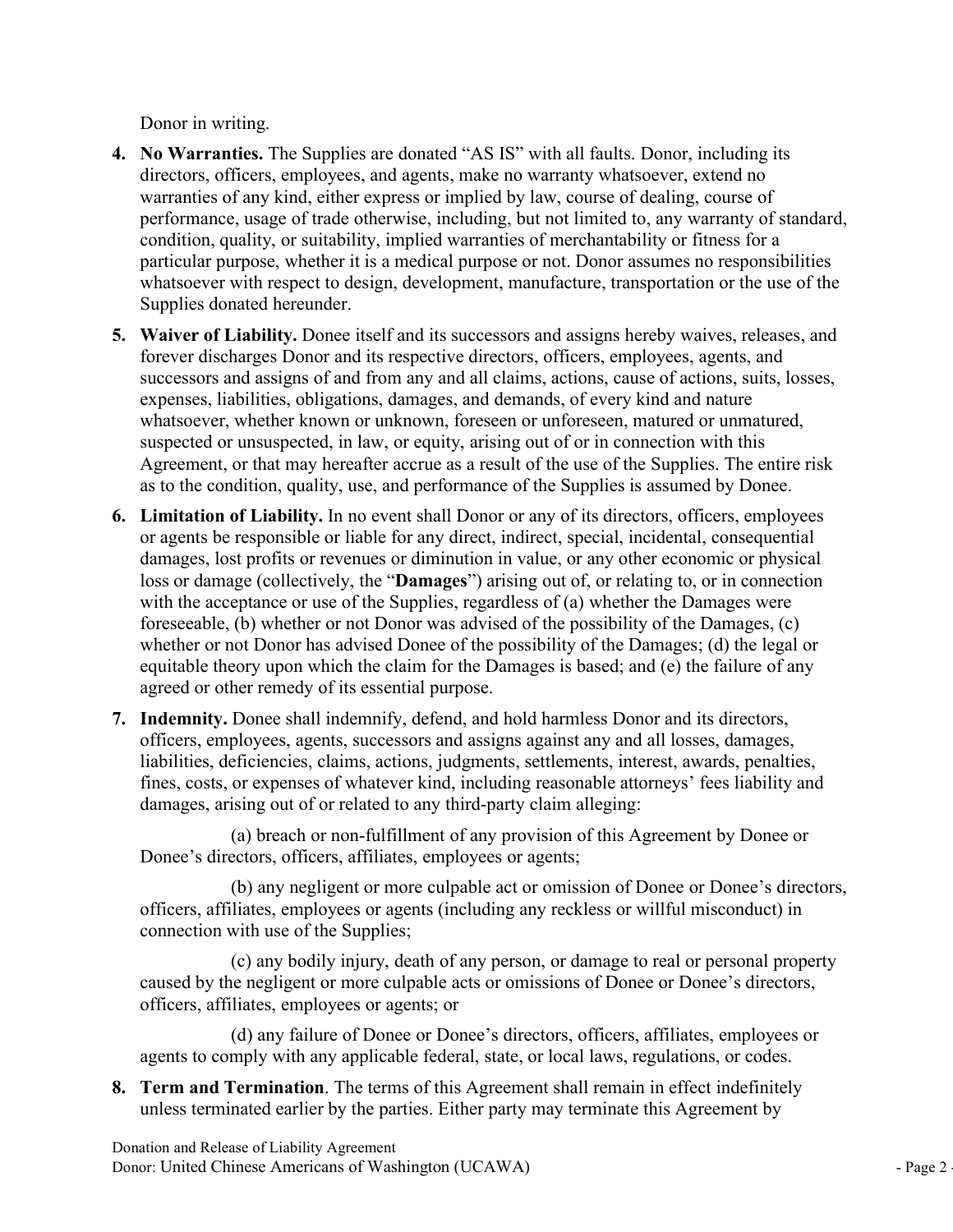- providing the other party with three (3) days' advance written Notice, as defined in Section 10 below.<br>10 below.<br>**Public Announcements.** Donor reserves the right to make public announcements and communicate with any news m providing the other party with three (3) days' advance written Notice, a<br>10 below.<br>**Public Announcements.** Donor reserves the right to make public anno<br>communicate with any news media regarding this Agreement and the S<br>con 9. Public Announcements. Donor reserves the right to make public announcements and<br>
9. Public Announcements. Donor reserves the right to make public announcements and<br>
communicate with any news media regarding this Agreeme
- providing the other party with three (3) days' advance written Notice, as defined in Section 10 below.<br> **Public Announcements.** Donor reserves the right to make public announcements and<br>
communicate with any news media reg providing the other party with three (3) days' advance written Notice, as defined in Section 10 below.<br> **Public Announcements.** Donor reserves the right to make public announcements and<br>
communicate with any news media reg 10. Donee's Acknowledgment Solon and Solon and Solon and Solon and Solon and Communicate with any news media regarding this Agreement and the Supplies without prior consent of or notice to Donee.<br>
10. Donee's Acknowledgmen providing the other party with three (3) days' advance written Notice, as defined in Section 10 below.<br> **Public Announcements.** Donor reserves the right to make public announcements and<br> **ecommunicate with any news media r** providing the other party with three (3) days' advance written Notice, as defined in Section 10 below.<br> **Public Announcements.** Donor reserves the right to make public announcements and<br>
communicate with any news media reg providing the other party with three (3) days' advance written Notice, as defined in Section<br> **Public Announcements**. Donor reserves the right to make public announcements and<br> **Public Announcements**. Donor reserves the ri providing the other party with three (3) days' advance written Notice, as defined in Section 10 below.<br> **Public Announcements.** Donor reserves the right to make public announcements and<br>
communicate with any news media reg providing the other party with three (3) days' advance written Notice, as defined in Section 10 bclow.<br> **Public Announcements.** Donor reserves the right to make public announcements and<br>
communicate with any news media reg thereunder. providing the other party with three (3) days' advance written Notice, as defined in Section<br>
10 bclow.<br>
2. **Public Announcements**. Donor reserves the right to make public announcements and<br>
communicate with any news media providing the other party with three (3) days' advance written Notice, as defined in Section 10 below.<br> **Public Announcements**. Donor reserves the right to make public announcements and<br>
communicate with any news media reg
- providing the other party with three (3) days' advance written Notice, as defined in Section<br>10 below.<br>**Public Announcements**. Donor reserves the right to make public announcements and<br>communicate with any news media regar providing the other party with three (3) days" advance written Notice, as defined in Section<br> **Public Announcements**. Donor reserves the right to make public announcements and<br> **Communicate with any news media regarding th** providing the other party with three (3) days' advance written Notice, as defined in Section 10 below.<br> **Public Announcements**. Donor reserves the right to make public announcements and<br>
communicate with any news media reg providing the other party with three (3) days' advance written Notice, as defined in Scetion<br>
10 below.<br>
20 below.<br>
20 below Announcements. Donor reserves the right to make public announcements and<br>
20 come shall issue a D 10 below.<br> **Public Announcements.** Donor reserves the right to make public announcements and<br> **control control control** any news media regarding this Agreement and the Supplies without prior<br> **Conce's Acknowledgment**. Done **Public Announcements.** Donor reserves the right to make public announcements and<br>communicate with any news media regarding this Agreement and the Supplies without prior<br>consent of or notice to Donee.<br>**Donee's Acknowledgm** Funct Nation and Hard Control and Mark Party Control and Mark Party and Mark Party and Mark Party and Mark Party and Mark Party and Mark Party and Tomes 3 Acknowledgment, signed and dated by an authorized representative of consent of or notice to Donee.<br> **Donce's Acknowledgment.** Donee agree that, if requested by Donor, Donce's **Acknowledgment**, signed and dated by an authorized representative expressily assumes the entire risk of using Supp Freeases Donit non an nanomes arising out of or in connection with the<br>suse of Supplies. Such acknowledgment shall not conflict with any provis<br>Agreement or in any way reduce, restrict, or limit Donor's right, interest,<br>th communications hereunder (each, a "Notice") shall be in writing and addressed to the Parties<br>
at the addresses set forth below (or to such other address that may be designated by the<br>
receiving Party from time to time in a at the addresses set forth below (or to such other address that may be deliganted by the deciver) dentity and indetermination continent with this Section). All Nottices shall be delivered by personal delivery, nationally r

| If to Donor: | Address:<br>Facsimile:<br>Email:<br>Attention: |
|--------------|------------------------------------------------|
| If to Donee: | Address:<br>Facsimile:<br>Email:<br>Attention: |

- Example 12. Severability, If any term or provision of this Agreement is invalid, illegal, or unenforceable<br>the many jurisdiction, such invalidity, illegaly, or unenforceablity shall not affect any other<br>term or provision o The Street Multimary of this Agreement is invalid, illegal, or unenforceable<br>in any jurisdiction, such invalidity, illegality, or unenforceability shall not affect any other<br>term or provision of this Agreement or invalidat receiving Party from time to time in accordance with this Section). All Notices shall be<br>delivered by personal delivery, nationally recognized overnight courier (with all fees pre-<br>paid), facsimile (with confirmation of tr delivered by personal delivery, nationally recognized overnight courier (with all fees pre-<br>paid), faresimle (with confirmation of transmission), email, or certified or registered mail (in<br>each case, return receipt request paid), facsimile (with confirmation of transmission), email, or certified or registered mail (in<br>each case, return receipt requested, postage pre-paid. Except as otherwise provided in<br>this Agreement, a Notice is effective each case, return receipt requested, postage pre-paid. Except as otherwise provided in<br>this Agreement, a Notice is effective only (a) upon receipt by the receiving Party, and (b) if<br>the Party giving the Notice has complied this Agreement, a Notice is effective only (a) upon receipt by the receiving Party, and (b) if<br>the Party giving the Notice has complied with the requirements of this Section.<br>
If to Donor:<br>
For the Donor:<br>
For the Manner i the Party giving the Notice has complied with the requirements of this Section.<br>
If to Donce:<br>
Address:<br>
Facsimile:<br>
Email:<br>
Attention:<br>
If to Donce:<br>
Address:<br>
Facsimile:<br>
Attention:<br>
Email:<br>
Attention:<br>
In any intriducti 16 Donor: Address:<br>
Facsimil:<br>
Facsimile:<br>
Email:<br>
Attention:<br>
11. Severability. If any term or provision of this Agreement is invalid, illegal, or unenforceable<br>
12. Severability. If any term or provision of this Agreemen Facsimile:<br>
Email:<br>
Email:<br>
Email:<br>
Attention:<br>
Attention:<br>
Attention:<br>
Severability. If any term or provision of this Agreement is invalid, illegal, or unenforceable<br>
in any jurisdiction, such invalidity, illegality, or u Email:<br>
Attention:<br>
Attention:<br>
Attention:<br>
In any jurisdiction, such invalidity, illegal, or unenforceable<br>
in any jurisdiction, such invalidity, illegaly, or unenforceability shall not affect any other<br>
term or provision Attention:<br>
If to Donec:<br>
Address:<br>
Facsimile:<br>
Email:<br>
Email:<br>
Attention:<br>
Severability. If any term or provision of this Agreement is invalid, illegal,<br>
in any jurisdiction, such invalidity, illegality, or unenforceabili 14. It is Donee:<br>  $\footnotesize$ <br>  $\footnotesize$ <br>  $\footnotesize$ <br>  $\footnotesize$ <br>  $\footnotesize$ <br> **Entire Equality**. Henny term or provision of this Agreement is invalid, illegal, or unenforceable<br>
in any jurisdiction, such invalidity, illegality, or unenforcea
- 
-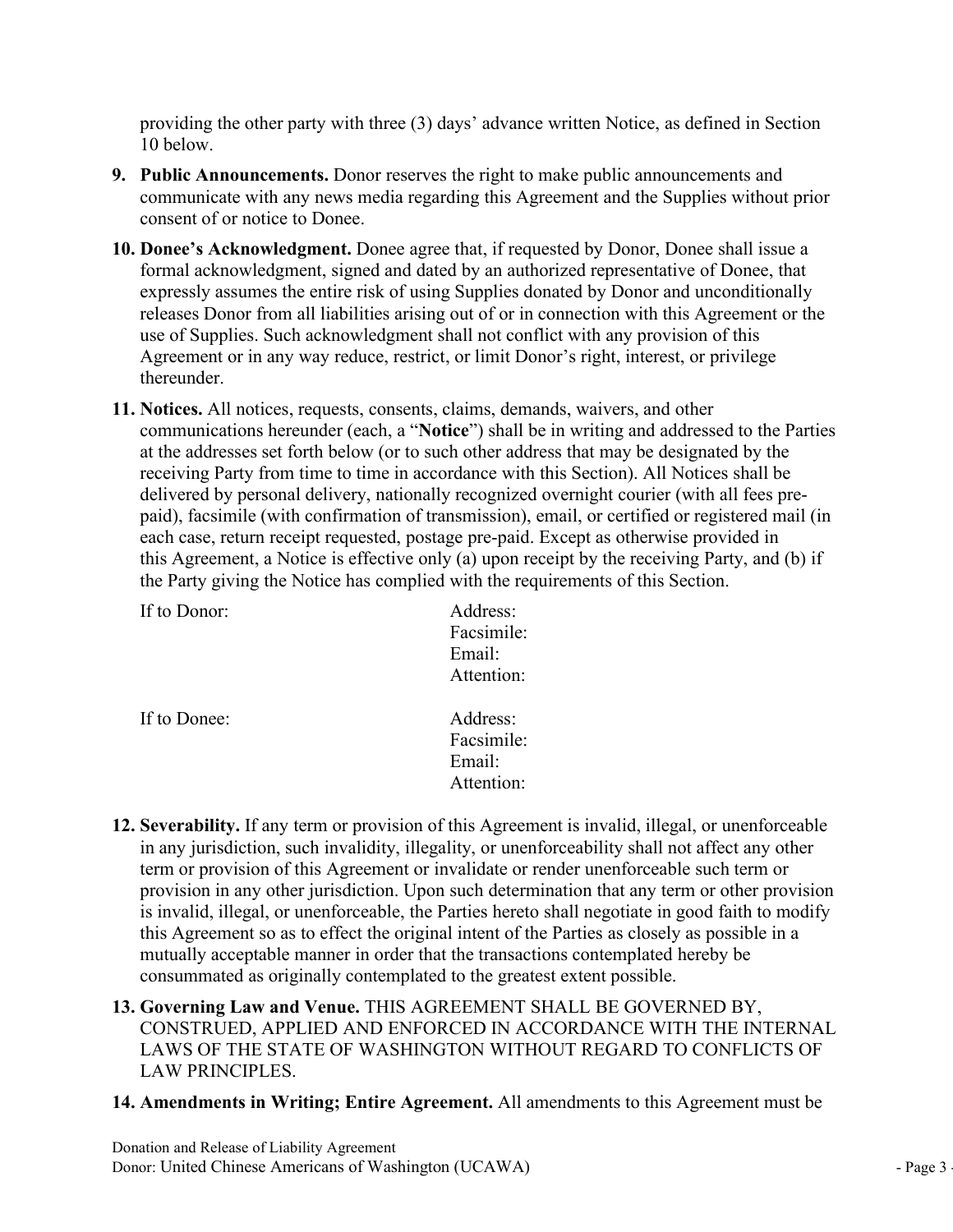in writing and signed by both Parties. This Agreement and all of its amendments, exhibits,<br>schedules, and attachments represent the entire agreement about this subject matter and<br>supersede any and all prior agreements, und in writing and signed by both Parties. This Agreement and all of its amendments, exhibits, schedules, and attachments represent the entire agreement about this subject matter and supersede any and all prior agreements, und in writing and signed by both Parties. This Agreement and all of its amendments, exhibits,<br>schedules, and attachments represent the entire agreement about this subject matter and<br>supersede any and all prior agreements, und

in writing and signed by both Parties. This Agreement and all of its amendments, exhibits, schedules, and attachments represent the entire agreement about this subject matter and supersede any and all prior agreements, und in writing and signed by both Parties. This Agreement and all of its amendments, exhibits, schedules, and attachments represent the entire agreement about this subject matter and supersede any and all prior agreements, und in writing and signed by both Parties. This Agreement and all of its amendments, exhibits, schedules, and attachments represent the entire agreement about this subject matter and experies and megotiations between the Parti in writing and signed by both Parties. This Agreement and all of its amendments, exhibits, schedules, and attachments represent the entire agreement about this subject matter and supersede any and la prior agreements, unde in writing and signed by both Parties. This Agreement and all of its amendments, exhibits, schedules, and attachments represent the entire agreement about this subject matter and supersede any and all prior agreements, und in writing and signed by both Partics. This Agreement and all of its amendments, exhibits, schedules, and attachments represent the entire agreement about this subject matter and supersede any and all prior agreements, und oth Partics. This Agreement and all of its amendments, exhibits, s represent the entire agreement about this subject matter and a Parties about the subject matter of this Agreement.<br>Parties, and Parties about the subject m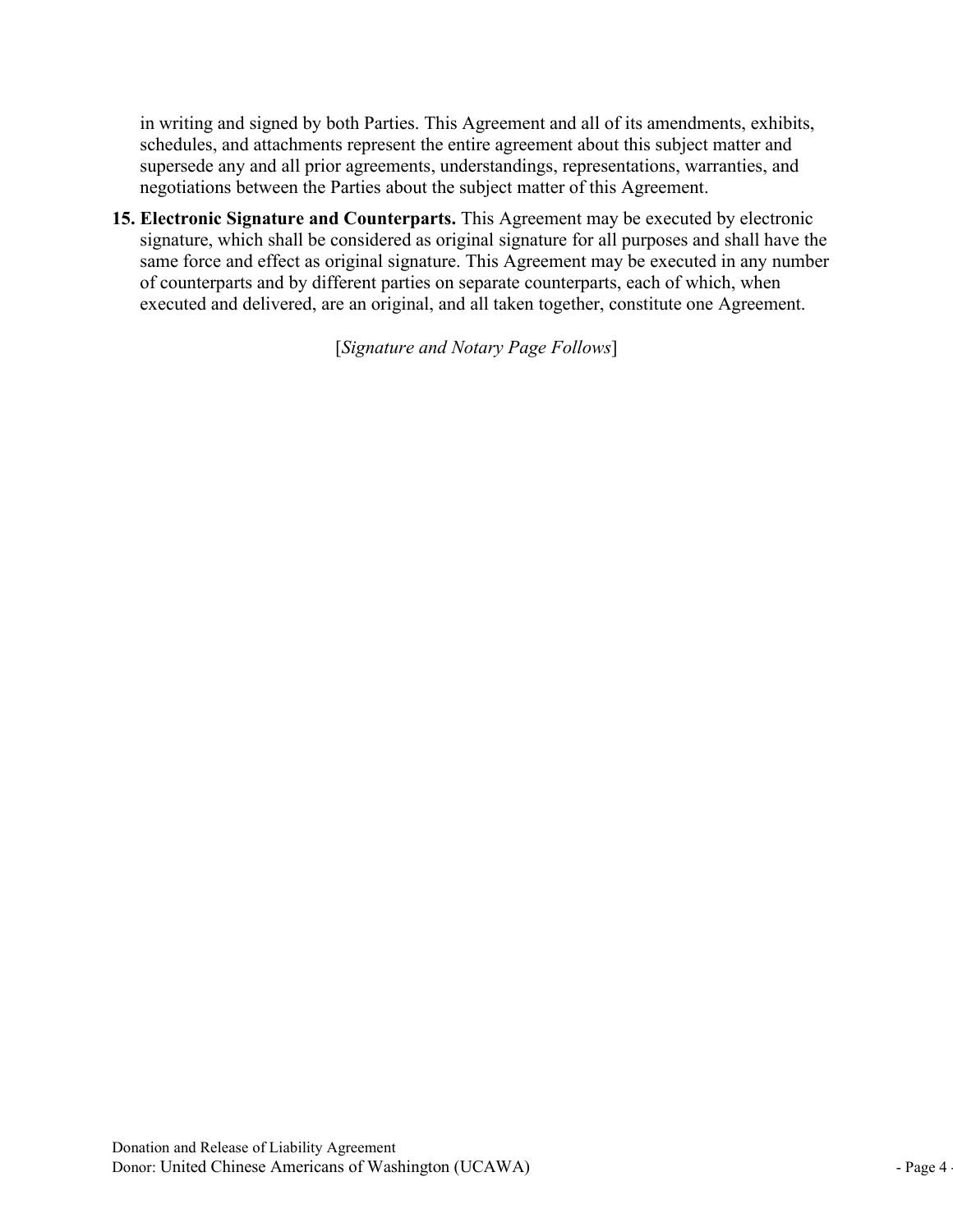**Please Read Carefully before Signing:** I am an authorized representative of Donee and<br>authorized to sign this Agreement on behalf of Donee. I have read and understand the terms of<br>this Agreement. I understand that this Ag **Please Read Carefully before Signing:** I am an authorized representative of Donee and authorized to sign this Agreement on behalf of Donee. I have read and understand the terms of this Agreement. I understand that this Ag **Please Read Carefully before Signing:** I am an authorized representative of Donee and authorized to sign this Agreement on behalf of Donee. I have read and understand the terms of this Agreement. I understand that this Ag **Please Read Carefully before Signing:** I am an authorized representative of Donee and authorized to sign this Agreement on behalf of Donee. I have read and understand the terms of this Agreement. I understand that this Ag **Please Read Carefully before Signing:** I am an authorized representative of Donee and authorized to sign this Agreement on behalf of Donee. I have read and understand the terms of this Agreement. I understand that this Ag voluntarily. **Please Read Carefully before Signing:** 1 am an authorized representative of Donee and<br>authorized to sign this Agreement on behalf of Donee. I have read and understand the terms of<br>this Agreement. I understand that this Ag

| $\overline{\phantom{a}}$ , as DONEE.<br>IN WITNESS WHEREOF, I have hereunto set my hand and affixed my official seal, the                                                                                                                                                                                                                                                                                                                                                                                                                                                                                                                                                                                                                                                                                                                                                                                   |
|-------------------------------------------------------------------------------------------------------------------------------------------------------------------------------------------------------------------------------------------------------------------------------------------------------------------------------------------------------------------------------------------------------------------------------------------------------------------------------------------------------------------------------------------------------------------------------------------------------------------------------------------------------------------------------------------------------------------------------------------------------------------------------------------------------------------------------------------------------------------------------------------------------------|
|                                                                                                                                                                                                                                                                                                                                                                                                                                                                                                                                                                                                                                                                                                                                                                                                                                                                                                             |
| Please Read Carefully before Signing: I am an authorized representative of Donee and<br>authorized to sign this Agreement on behalf of Donee. I have read and understand the terms of<br>this Agreement. I understand that this Agreement covers each and every item of the Supplies<br>donated by Donor to Donee. I have consulted counsel or have had the opportunity to do so with<br>respect to this Agreement and its legal significance and implications. I sign here freely and<br><i>voluntarily.</i><br>On this day of the strown to be the the strown to be the strong that executed the within<br>and foregoing instrument, and acknowledged the same instrument to be the free and voluntary<br>act and deed of said corporation, for the uses and purposes therein mentioned, and on oath stated<br>that he/she is authorized to execute said instrument.<br>day and year first above written. |
|                                                                                                                                                                                                                                                                                                                                                                                                                                                                                                                                                                                                                                                                                                                                                                                                                                                                                                             |
|                                                                                                                                                                                                                                                                                                                                                                                                                                                                                                                                                                                                                                                                                                                                                                                                                                                                                                             |
|                                                                                                                                                                                                                                                                                                                                                                                                                                                                                                                                                                                                                                                                                                                                                                                                                                                                                                             |
|                                                                                                                                                                                                                                                                                                                                                                                                                                                                                                                                                                                                                                                                                                                                                                                                                                                                                                             |
|                                                                                                                                                                                                                                                                                                                                                                                                                                                                                                                                                                                                                                                                                                                                                                                                                                                                                                             |
|                                                                                                                                                                                                                                                                                                                                                                                                                                                                                                                                                                                                                                                                                                                                                                                                                                                                                                             |
| My commission expires                                                                                                                                                                                                                                                                                                                                                                                                                                                                                                                                                                                                                                                                                                                                                                                                                                                                                       |

Notary Public for and in the State of Washington,<br>
residing at<br>
My commission expires<br>
My commission expires<br>
Donation and Release of Liability Agreement<br>
Donation and Release of Liability Agreement<br>
Donation Turited Chine

Donor: United Chinese Americans of Washington (UCAWA) - Page <sup>5</sup> -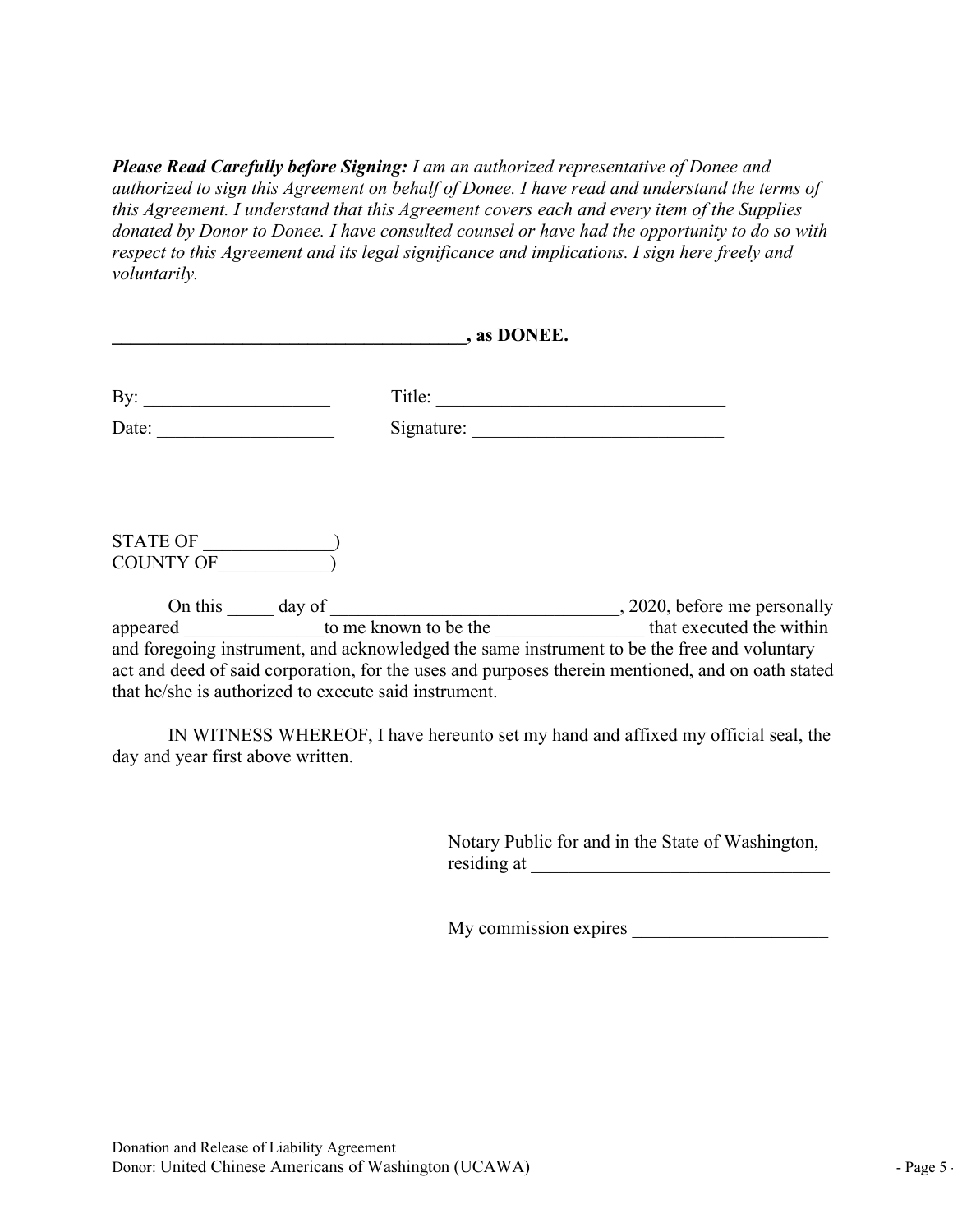| United Chinese Americans of Washington (UCAWA), as DONOR.<br>By: $\qquad \qquad$ |  |  |  |
|----------------------------------------------------------------------------------|--|--|--|